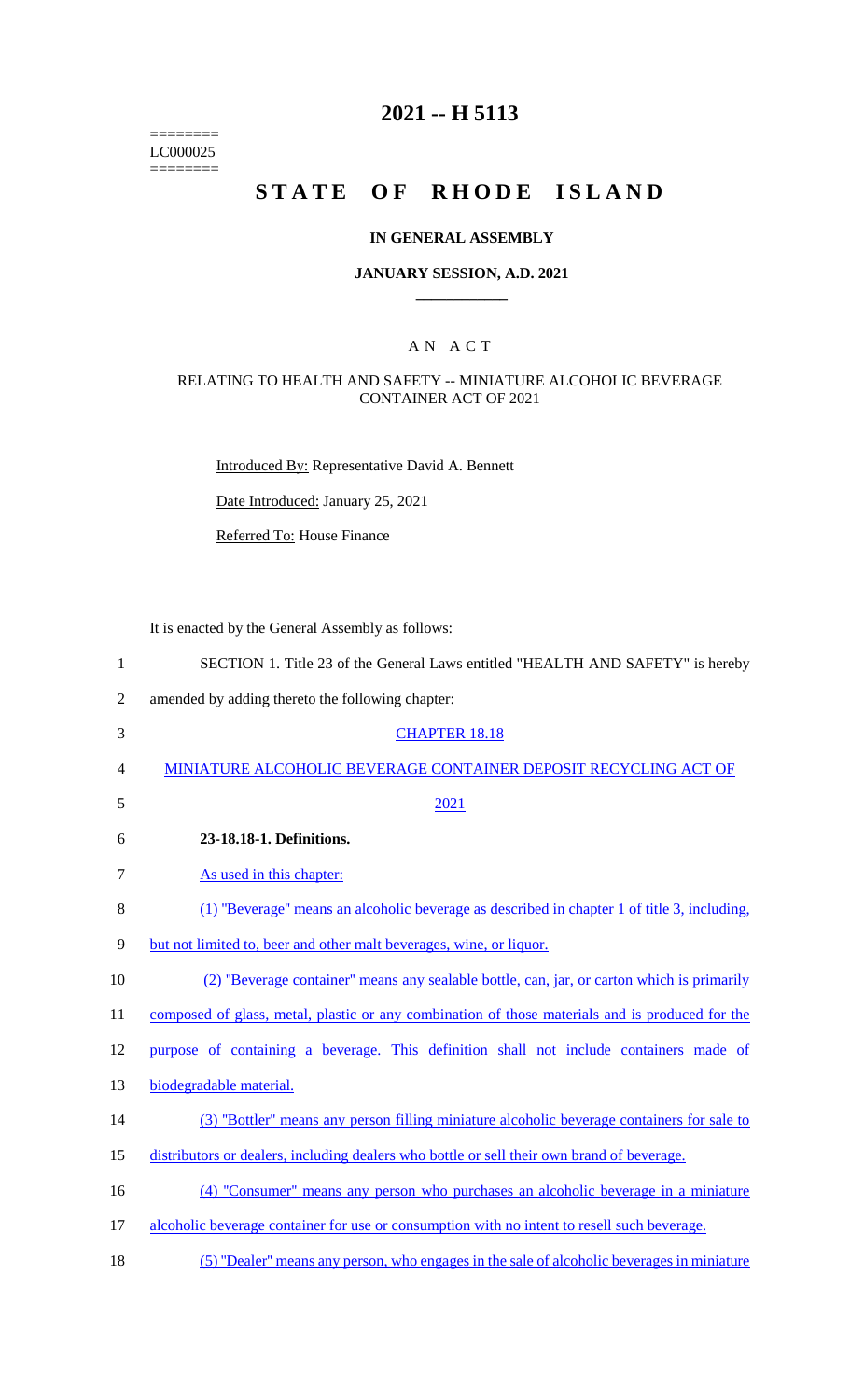- 1 alcoholic beverage containers to consumers in this state.
- (6) ''Distributor'' means any person who engages in the sale of alcoholic beverages in miniature alcoholic beverage containers to dealers in this state including any bottler who engages in such sales. (7) ''Label'' means a molded imprint or raised symbol on or near the bottom of a plastic product. (8) "Miniature alcoholic beverage container" means any sealable bottle, can, jar, or carton, which is primarily composed of glass, metal, plastic, rigid plastic, or any combination of those materials that has a capacity of not more than one hundred milliliters (100 ml) and is produced for 10 the purpose of containing an alcoholic beverage as described in chapter 1 of title 3, which containers 11 are sometimes colloquially referred to as "nips." (9) ''Plastic'' means any material made of polymeric organic compounds and additives that 13 can be shaped by flow. **23-18.18-2. Refund value; Exemption.**  Every miniature alcoholic beverage container sold or offered for sale in the state shall have 16 a refund value of not less than fifty cents (\$0.50). The provisions of this section shall not apply to such containers sold by a distributor for use by a common carrier in the conduct of interstate passenger service. **23-18.18-3. Refund of miniature alcoholic beverage container; Refusal to accept miniature alcoholic beverage container.**  (a) Every consumer shall deposit with the dealer the refund value of each miniature alcoholic beverage container purchased from that dealer. (b) Except as provided in subsection (f) of this section, a dealer shall accept from any 24 person during business hours any empty miniature alcoholic beverage container of the type, size 25 and brand sold by the dealer within the past sixty (60) days and shall pay that person the refund 26 value of each miniature alcoholic beverage container returned. (c) Except as provided in subsection (f) of this section, a distributor shall accept from any 28 dealer any empty miniature alcoholic beverage container of the type, size and brand sold by the 29 distributor within the past sixty (60) days and shall pay the dealer the refund value of the miniature alcoholic beverage container plus a handling fee of at least four cents (\$0.04) per container if the empty miniature alcoholic beverage container is presented at the time of and at the location at which the dealer obtains filled miniature alcoholic beverage containers from the distributor. (d) Except as provided in subsection (f) of this section, a bottler shall accept from a distributor or a dealer any empty reusable miniature alcoholic beverage container of the type, size,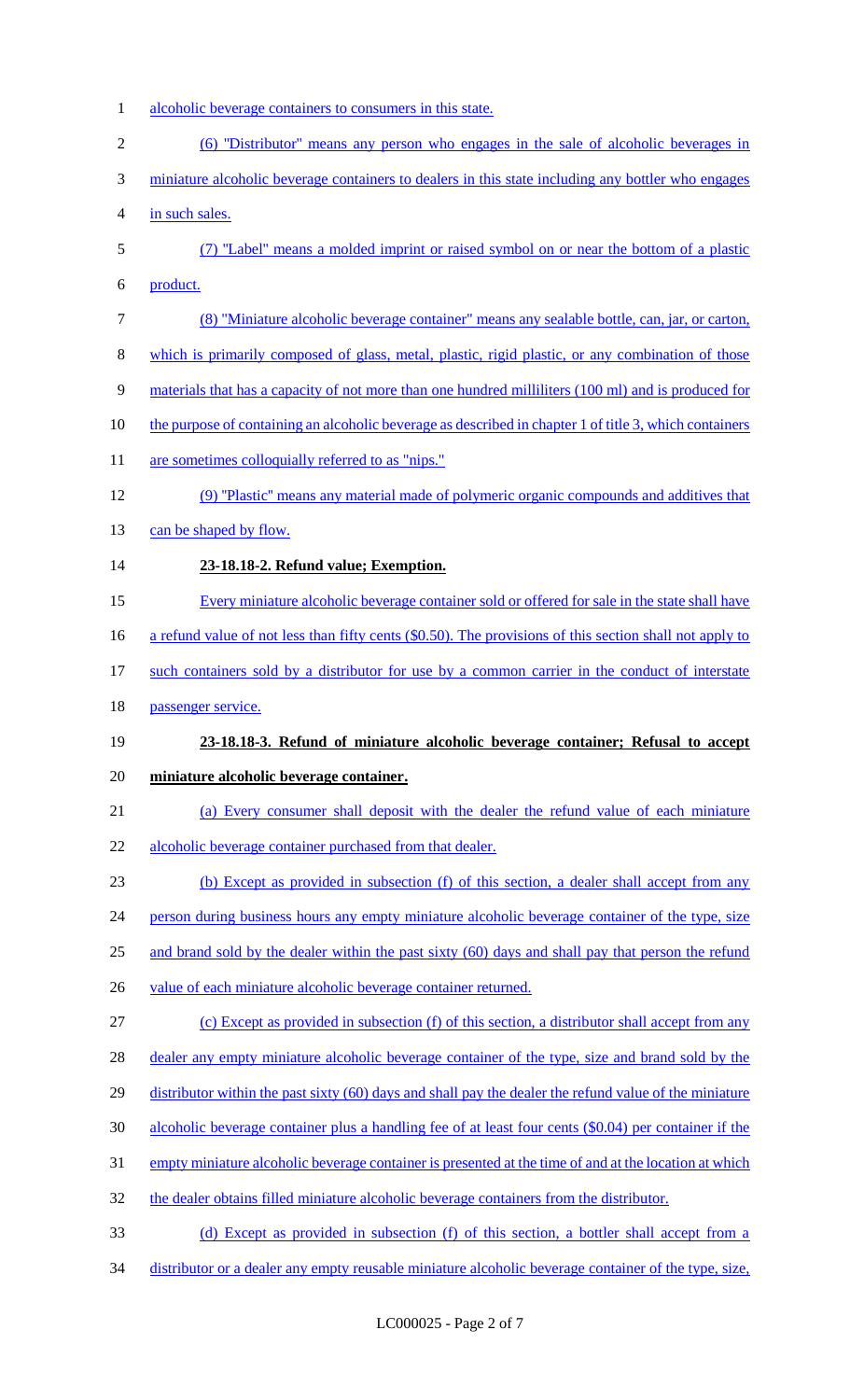1 and brand sold by the bottler within the past sixty (60) days and shall pay the distributor or dealer

2 the refund value of the beverage container plus a handling fee of at least four cents (\$0.04) per

3 container.

4 (e) Any person may establish a redemption center and shall have the right to determine 5 what type, size and brand of miniature alcoholic beverage container shall be accepted. Except as 6 provided in subsection (f) of this section, a distributor shall take from any redemption center any 7 empty miniature alcoholic beverage container of the type, size and brand sold by the distributor 8 within the past sixty (60) days and shall pay the redemption center the refund value of the container 9 plus a handling fee of at least four cents (\$0.04) per container. 10 (f) A dealer, distributor, redemption center or bottler may refuse to accept any miniature 11 alcoholic beverage container which contains material foreign to the normal contents of the 12 container. 13 (g) Any bottler or distributor who receives deposits and/or handling charges under this 14 chapter shall segregate said deposits or handling charges in a fund which shall be maintained 15 separately from all other revenues. Said bottler or distributor shall report on a monthly basis to the 16 Rhode Island resource recovery corporation and the division of revenue, the amount of said deposits 17 or handling charges received and the amount refunded. 18 (h) Any bottler or distributor who is subject to the provisions of subsection (c), (d) or (e) 19 of this section shall maintain a separate account to be known as the deposit transaction fund. Said 20 fund shall be kept separate from all other revenues and accounts. Each bottler or distributor shall 21 place in said fund the refund value for all miniature alcoholic beverage containers it sells subject 22 to the provisions of this chapter. 23 Except as specified in subsection (d) of this section, amounts in such fund may only be 24 expended to pay refund values paid after January 1, 2022, for returned miniature alcoholic beverage 25 containers pursuant to subsection (c), (d) or (e) of this section. Amounts in such fund shall not be 26 used to pay any handling fees required by subsection (c), (d) or (e) of this section. Each such fund 27 shall be maintained by said bottlers and distributors on behalf of consumers who have purchased 28 refundable miniature alcoholic beverage containers and on behalf of the state; except as specified 29 in § 23-18.18-6, for no purpose are amounts in such fund to be regarded as income of said bottlers 30 or distributors. 31 (i) The obligations to accept or take empty miniature alcoholic beverage containers and to

32 pay the refund value and handling fees for such containers as described in subsections (b), (c), (d)

33 and (e) of this section shall apply only to containers originally sold in this state as filled miniature

34 alcoholic beverage containers. Any person who tenders to a dealer, distributor, redemption center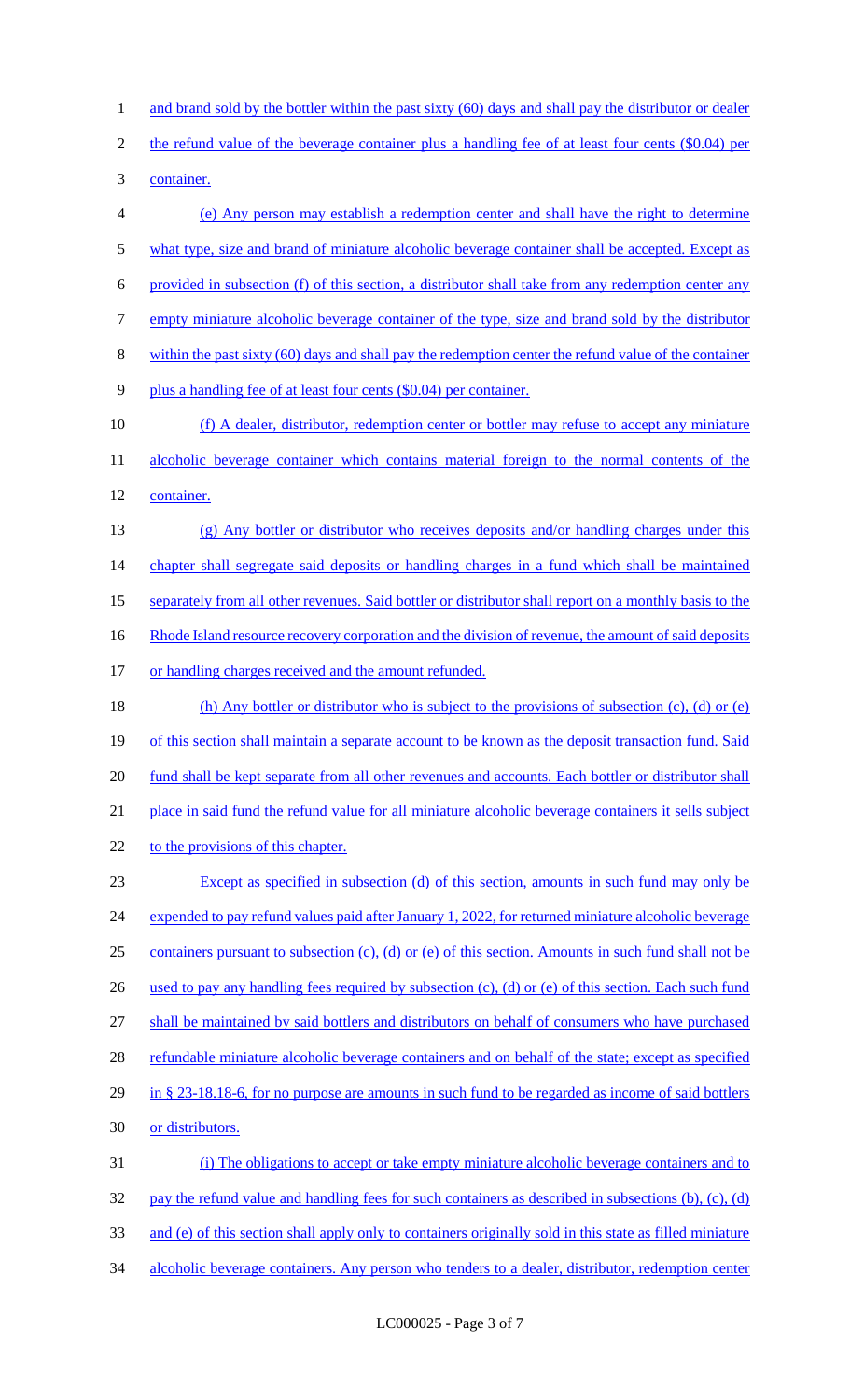| $\mathbf{1}$   | or bottler more than ten $(10)$ cases of twenty-four $(24)$ empty miniature alcoholic beverage          |
|----------------|---------------------------------------------------------------------------------------------------------|
| $\overline{c}$ | containers each, which a person knows or has reason to know were not originally sold in this state      |
| 3              | as filled miniature alcoholic beverage containers, for the purpose of obtaining a refund value or       |
| 4              | handling fee, shall be subject to the enforcement action and civil penalties set forth in $\S 23-18.18$ |
| $\mathfrak s$  | 10. For the purpose of this section and § 23-18.18-10, the term "person" shall include any              |
| 6              | individual, partnership, corporation, or other combination or entity.                                   |
| $\tau$         | 23-18.18-4. Reports by bottlers and distributors of transactions affecting deposit                      |
| $8\,$          | transaction fund.                                                                                       |
| $\mathbf{9}$   | Every bottler or distributor shall report to the director of the division of revenue by the             |
| 10             | tenth day of each month, concerning transactions affecting its deposit transaction fund in the          |
| 11             | preceding month. Such report shall be made in a form prescribed by said director and shall include      |
| 12             | the number of miniature alcoholic beverage containers sold and the number of miniature alcoholic        |
| 13             | beverage containers returned in said month, the amount of deposits received in and payments made        |
| 14             | from said fund in said month and the most recent three (3) month period, any income earned on           |
| 15             | amounts in the deposit transaction fund during said preceding month, the balance in said deposit        |
| 16             | transaction fund at the close of said preceding month, and such other information as the director of    |
| 17             | revenue may require in furtherance of the director's duties pursuant to this chapter.                   |
|                |                                                                                                         |
| 18             | 23-18.18-5. Abandoned deposit amounts; Determination and transfer.                                      |
| 19             | (a) At the end of each month, any amounts that are or should be in a bottler's or distributor's         |
| 20             | deposit transaction fund and that are in excess of the sum of:                                          |
| 21             | (1) Interest income earned on amounts in said account during that month; and                            |
| 22             | (2) The total amount of refund values received by said bottler or distributor for miniature             |
| 23             | alcoholic beverage containers during that month and the two (2) preceding months, shall be deemed       |
| 24             | to constitute abandoned deposit amounts. Income earned on said fund may be transferred from said        |
| 25             | fund for use as funds of the bottler or distributor.                                                    |
| 26             | (b) By the tenth day of each month, each bottler or distributor shall turn over to the director         |
| 27             | of the division of revenue any deposit amounts deemed to be abandoned at the close of the               |
| 28             | preceding month, pursuant to subsection (a) of this section. Such amounts may be paid from the          |
| 29             | deposit transaction fund. Amounts collected by the director of the division of revenue pursuant to      |
| 30             | this subsection shall be deposited in the water pollution control revolving fund established by § 46-   |
| 31             | $12.2 - 6.$                                                                                             |
| 32             | 23-18.18-6. Reimbursements to bottlers or distributors.                                                 |
| 33             | If in any month the authorized payments from the deposit transaction fund by a bottler or               |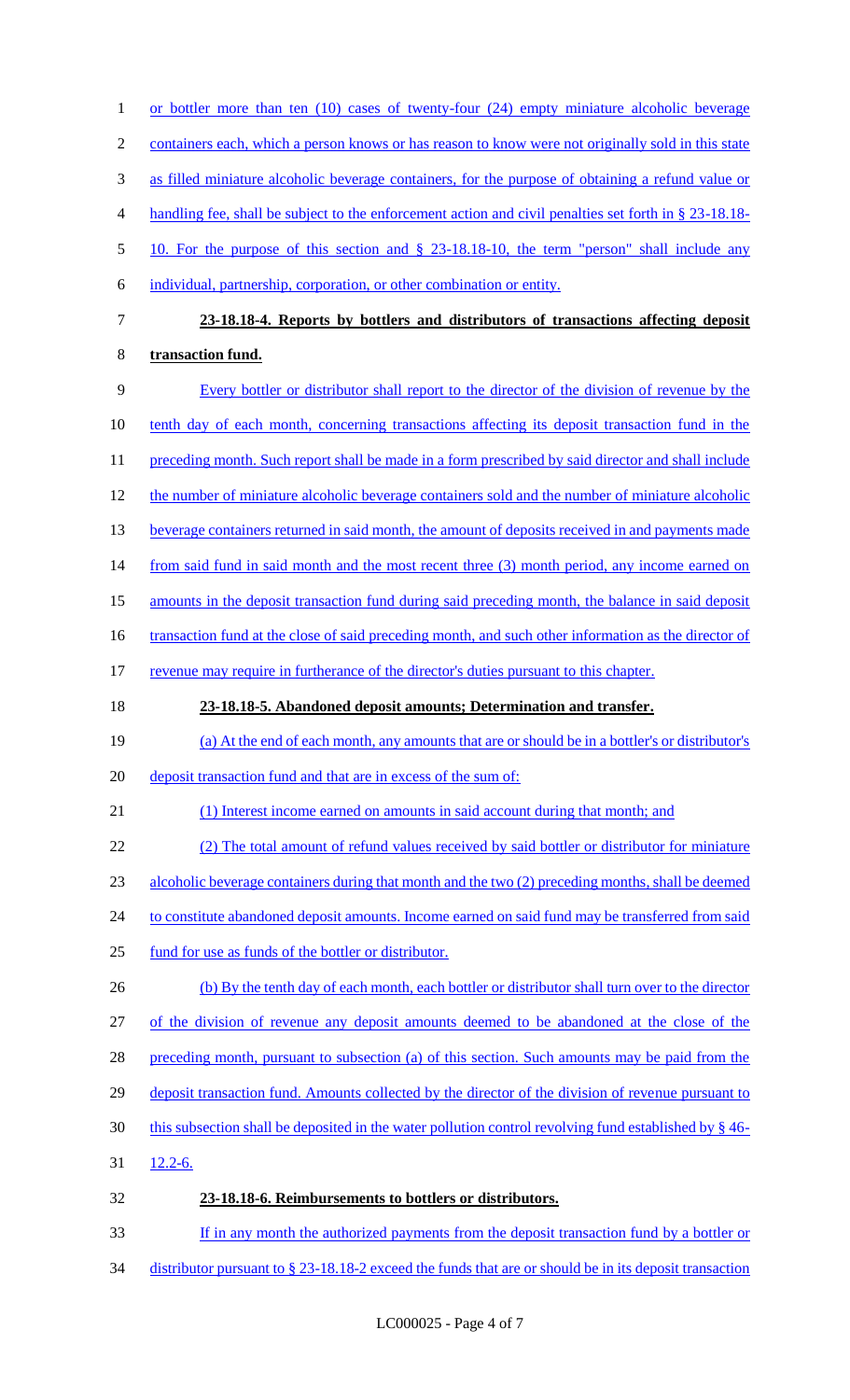2 18.18-5, for those refunds paid by the bottler or distributor for miniature alcoholic beverage containers for which the funds that are or should be in its deposit transaction fund are insufficient; provided, however, that such reimbursements to a bottler or distributor for a month shall not exceed the excess of: (1) Amounts paid by said bottler or distributor to the state pursuant to § 23-18.18-5 in the 7 preceding twenty-four (24) months over; (2) Amounts paid by this state to said bottler or distributor pursuant to this section during said twenty-four (24) months. **23-18.18-7. Holding or connecting devices; Breakdown by bacteria or light.**  11 No dealer shall sell or offer for sale in the state containers connected to each other by a separate holding device constructed of plastic rings or any other device or material which cannot 13 be broken down by bacteria and or by light into constituent parts as provided in chapter 38 of this **title. 23-18.18-8. Refund value; Statement on container.**  16 Every miniature alcoholic beverage container, or offered for sale in the state by a bottler, distributor, or dealer shall clearly indicate, by embossing or by stamp, or by label, or other method securely affixed to any portion except the bottom of the miniature alcoholic beverage container, 19 the refund value of the container. A permanently labelled reusable glass miniature alcoholic beverage container first imported into, or offered for sale in this state after the effective date of this 21 chapter by a bottler, distributor, or dealer shall clearly indicate, by embossing or by stamp, or by 22 label, or other method securely affixed to any portion except the bottom of the permanently labelled reusable glass miniature alcoholic beverage container, that the container may be returned for 24 deposit. A dealer, distributor, redemption center, or bottler, may refuse to accept from any person any empty miniature alcoholic beverage container which does not state thereon a refund value. **23-18.18-9. Administration of provisions relating to bottlers and distributors; rules and regulations.**  (a) The director of the department of environmental management shall administer the provisions of §§ 23-18.18-1, 23-18.18-2, 23-18.18-3(a) through (f), inclusive, 23-18.18-7, and 23- 18.18-8. Said director shall promulgate rules and regulations to effectuate the purposes of said sections. (b) The director of the division of revenue shall administer the provisions of §§ 23-18.18- 33 3(g) through (i), 23-18.18-4, 23-18.18-5 and 23-18.18-6. The director of the division of revenue shall promulgate and from time to time revise rules

1 fund, the state shall reimburse said bottler or distributor, from amounts received pursuant to § 23-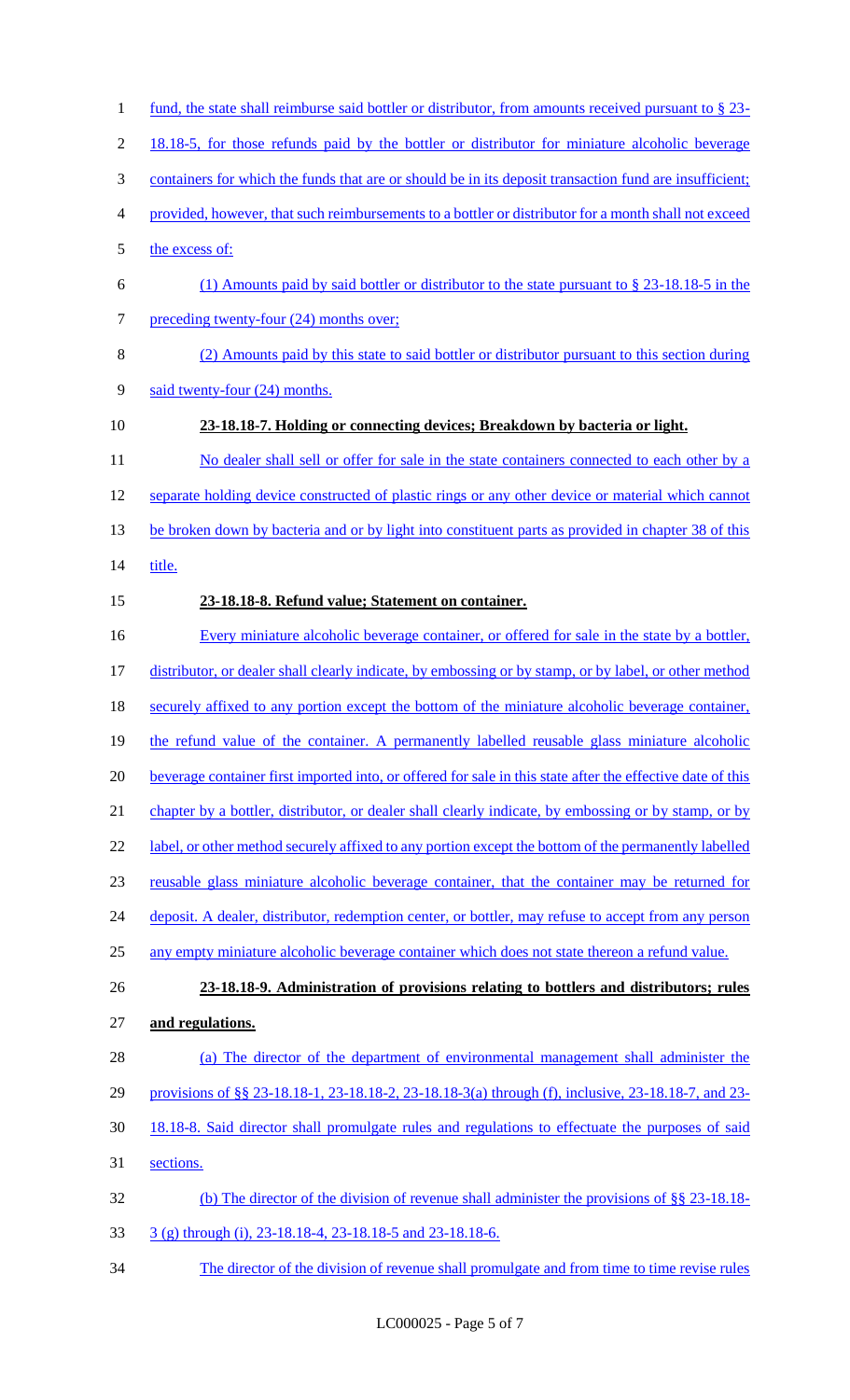- 1 and regulations to effectuate the purposes of said sections. Said rules and regulations shall include
- 2 a provision to permit bottlers or distributors to borrow, without any interest charge, against their
- 3 deposit transaction funds subject to such terms and conditions as the director deems appropriate.
- 4 **23-18.18-10. Enforcement.**
- 5 (a) The attorney general shall enforce the provisions of this chapter. Any bottler, 6 distributor, redemption center or dealer who violates any provisions of this chapter or any person 7 who violates § 23-18.1-3 shall be subject to a civil penalty for each violation of not more than one 8 thousand dollars (\$1,000). 9 (b) Any bottler or distributor failing to make full and timely payments as required by § 23- 10 18.18-5 shall pay interest on any unpaid amounts at the rate of one and one-half percent (1.5%) for 11 each month or part thereof until payment is made in full; provided, however, that any person, 12 including a bottler, distributor, redemption center or dealer, who violates the provisions of § 23- 13 18.18-3(i) shall be subject to a civil penalty of not less than one hundred dollars (\$100) for each 14 container or twenty-five thousand dollars (\$25,000) for each tender of containers. 15 SECTION 2. This act shall take effect on January 1, 2022.

======== LC000025 ========